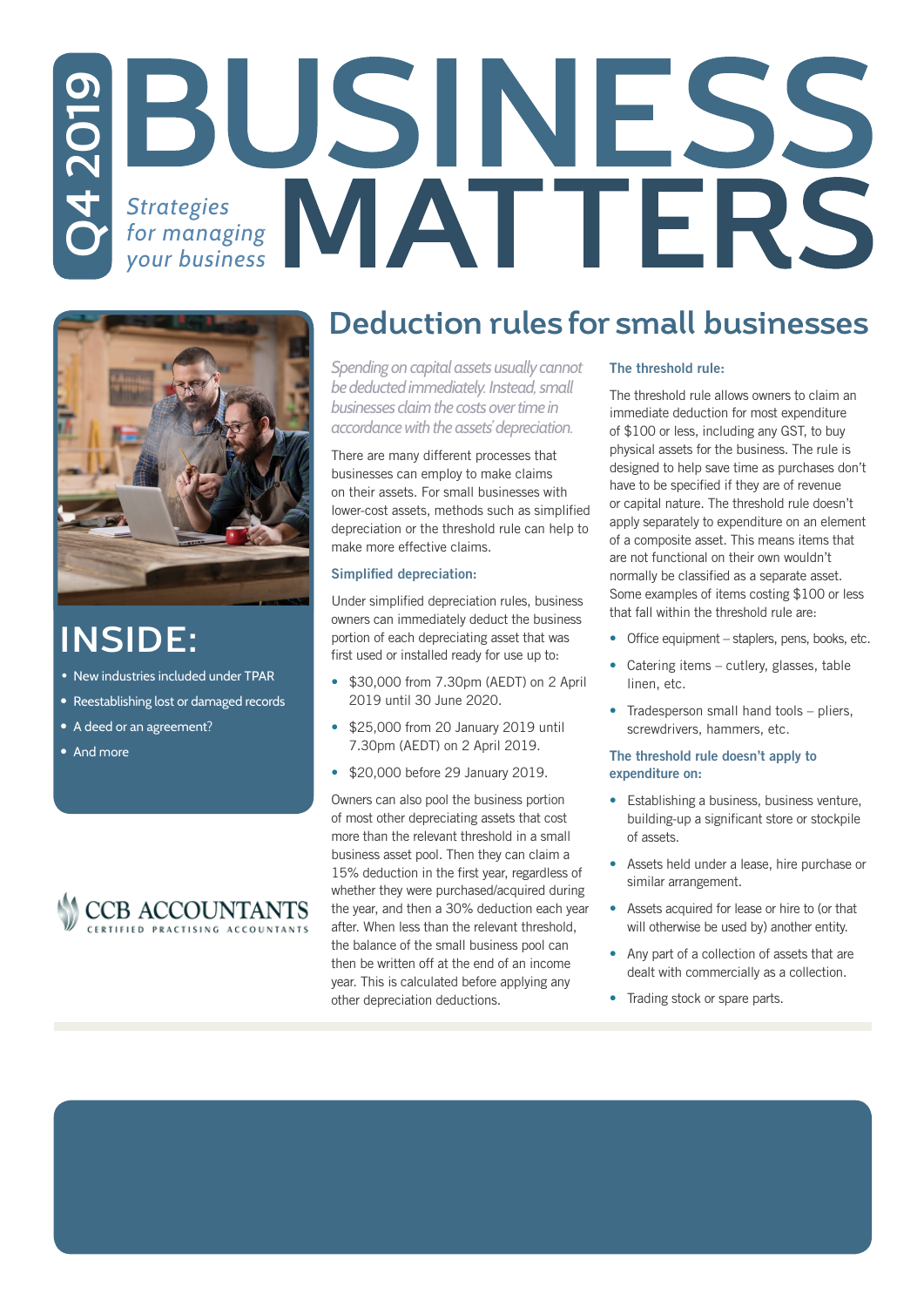# **Considerations when implementing surveillance in the workplace**

*In an age where surveillance is becoming increasingly normalised, it is not uncommon for the modern workplace to monitor employees with surveillance technology.*

Many employers want to monitor their staff for transparency and the prevention of things like internal theft, lack of productivity, security and safety issues. While workplace surveillance may provide better employee insights, there are a number of rights and responsibilities that should be considered when thinking about implementing a monitoring system.

When using surveillance cameras to monitor employees, employers should have a legitimate business reason to do so and ensure that they adhere to the lawful regulations specified by the state. There are limits to the extent of how much video surveillance can monitor, for example, employers are generally not allowed to track union activity or private spaces such as breakrooms, bathrooms or locker rooms. A surveillance policy can be put in place so

that staff understand their surveillance rights and obligations.

Using surveillance devices that record audio is generally not permitted as this would be a breach of federal wiretapping laws. For this reason, surveillance cameras usually don't have a function that records sound.

Employers are required to inform employees before installing surveillance technology. The Workplace Surveillance Act 2005 (NSW) states that written notice must be given to employees at least 14 days before monitoring activities are implemented. Employees should be aware of any specific rooms that are being monitored. The illegal surveillance of employees can result in corporate fines of up to \$55,000 per breach, imprisonment, and reputational damage.

The wellbeing of employees should also be considered when thinking about installing surveillance technologies. There have been worker reports of increased stress due to being constantly monitored, and a perceived lack of trust and privacy between the employer and employee. For this

reason, many workplaces decide against workplace surveillance.

With there being both benefits and disadvantages to having surveillance technologies, it is up to the employer to decide whether they would be appropriate for the workplace. The most important thing is that employees are informed of any monitoring devices, and any legal regulations are understood.



### **A deed or an agreement?**

*The decision on whether to use a deed or an agreement can make a significant difference to the success of a transaction or project.* 

Both document types are used to prepare contractual arrangements, with each having its own benefits. Understanding the differences and making an informed decision can significantly impact the success of a transaction.

An agreement (or contract) must meet the following pre-conditions to be valid and enforceable:

- Each party must have the intention to be legally bound.
- There must be an offer from one party that is accepted by the other party.
- Consideration must flow between the parties.

For a deed to be considered valid and enforceable, it must:

• Be signed, in writing and witnessed by a person who is not a party to the deed.

- Use wording that indicates that the document is a deed i.e. 'this deed' or 'executed as a deed' and 'signed, sealed and delivered' should be used in the execution clauses. The wording in the document must be consistent.
- Be provided to the other party or parties.
- Having supporting evidence that the parties intended the document to be a deed and are bound by it.

The main difference between an agreement and a deed is that there is no requirement for consideration to make a deed binding. This is because of the idea that a deed is intended, by the executing party, to be a solemn indication to others that they truly mean to do what they are planning to do or are doing. A deed is considered to be binding on a party when they have signed, sealed and delivered the deed to the other parties, even if the other parties have not yet executed the deed document.

Each state in Australia has specific legislation regarding the period of time in which a claim

or action can be lodged, following the breach of an agreement or deed. A claim following a breach of an agreement must be submitted within 6 years of the breach occurring. The period is longer for those who make a claim following a breach of the terms of a deed. Since the length of time usually depends on the law of each state, it is important to have a jurisdiction clause in your deed or agreement.

### **We are here to help**

Make use of us! This guide is merely a starting point, designed to help you identify areas that might have a significant impact on your personal and business planning.

We are always pleased to discuss matters with you and advise in any way we can.

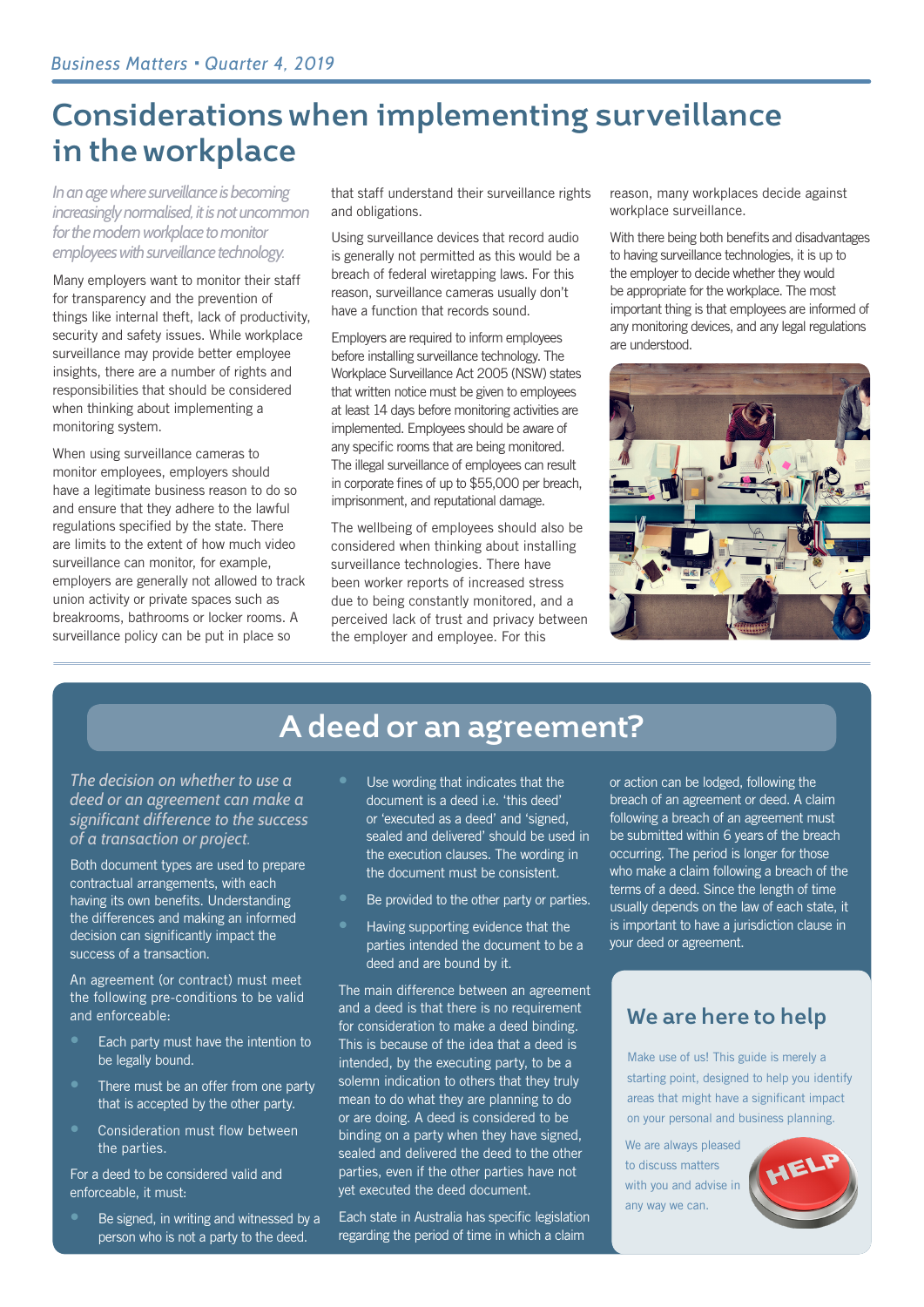# **Recognising and avoiding conflicts of interest**

*Conflicts of interest are often a trigger for workplace tension and gossip, reducing productivity and damaging employee relations.* 

Common examples of conflicts of interest in business include:

- Recommending a friend or family member for a job position.
- Employers not disclosing that a candidate being considered for a job is a friend or family member.



- An employee starting their own business that provides similar products or services, especially if a non-compete agreement has been signed.
- Working for a competing company.
- Posting to social media about the business' failures.
- Romantic relationships between an employee and their supervisor.
- Accepting a favour or gift beyond the agreed amount from a client.

The best way to avoid conflicts of interest in the workplace is to establish a code of conduct that clearly outlines the standards and expectations of the business. It should cover details of business policies and list everyone it applies to, including employers and employees, board members, management, officers, and contractors. This code of conduct should be communicated to employees verbally and re-enforced through discussions.

A good code of conduct will reflect the culture and values of the business, provide information on how workers can expect

# **Reestablishing lost or damaged records**

*Taxpayers are responsible for safely storing a written backup copy of their tax record in case the original electronic form becomes inaccessible or unreadable.* 

In the event that your records have been damaged or destroyed, there are a number of ways you can reconstruct them. Where the tax records are accidentally lost or destroyed from a burglary or fire, the ATO will allow a taxpayer to claim a deduction for certain expenses, provided that:

- The taxpayer has a complete copy of a lost or destroyed document.
- The ATO is satisfied that the taxpayer took reasonable precautions to avoid the loss or destruction of the form. If the tax record was a written document, it is not reasonably possible to attain a substitute document.
- Taxpayers keep a record of these circumstances and inform the ATO in writing to back up the claim.

The ATO holds and can re-issue or supply copies of tax documents, such as:

- Income tax returns.
- Activity statements.
- Notices of assessment.

If you have lost your TFN, you can still access your tax information by phoning the ATO. They will allow for other information to verify identity, such as an individual's date of birth, address or bank account details.

Employers should have copies of individuals PAYG payment summaries and banks should be able to provide bank records that have been destroyed. Registered agents may also have copies of individual records. In the event your bank charges a fee for replacing bank records and other services to help reconstruct records or provide information due to a disaster, individuals can claim a deduction in the income year that those fees are charged.

If you are unable to substantiate claims made in your tax returns or activity statements because records have been lost or destroyed, the ATO can accept the claim without substantiation, where it is not reasonably possible to obtain the original documents.

to be treated and how they are expected to behave. It should be accessible to all employees, be well organised and comprehensive but also easy to understand. This can be achieved by providing situational examples, answering common questions workers may have, and avoiding technical or legal jargon that may be confusing.

# **New industries included under TPAR**

*The taxable payment reporting system (TPRS) has extended to further businesses that provide particular services or pay contractors to do so. The extension was approved on 1 July 2019.* 

Road freight services, information technology services and security, surveillance and investigation services will now have to lodge a taxable payments annual report (TPAR), even if those services only make up part of the business. Contractors can include subcontractors, consultants and independent contractors.

For these businesses, the first TPAR will be due on 28 August 2020. This will be for payments that have been made to contractors in the 2019–20 financial year for providing the relevant services. Business owners will now need to keep records of contractor payments made from 1 July 2019.

Exemptions from TPRS reporting obligations apply if payments received are from:

- Courier services and road freight services (combined) that are less than 10% of the entity's GST turnover.
- Cleaning services that are less than 10% of the entity's GST turnover.
- Security, investigation or surveillance services (combined) that are less than 10% of the entity's GST turnover.
- IT services that are less than 10% of the entity's GST turnover.